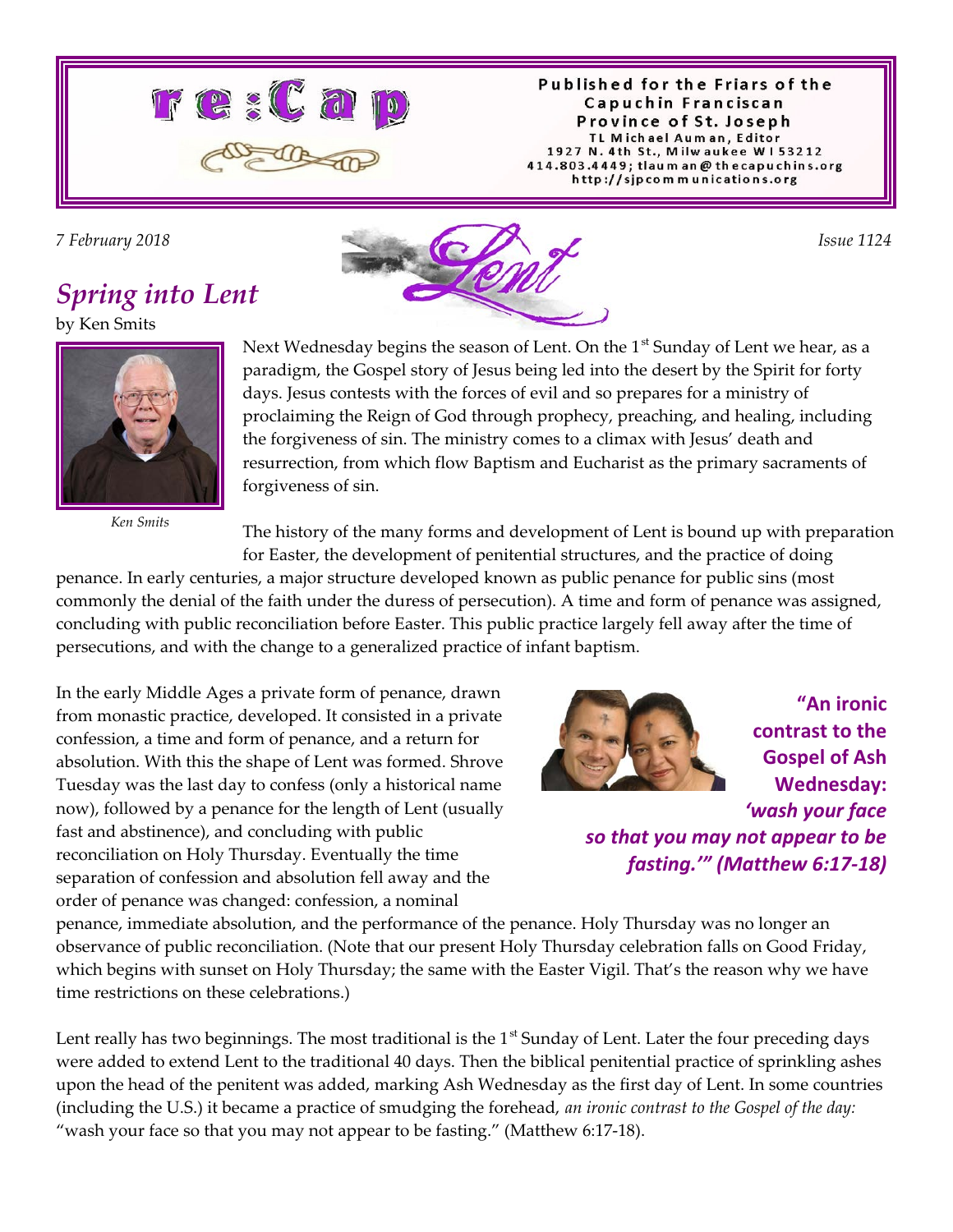Lent is a time for the practice of penance. I have often heard people say that they do penance to make up for their sins. St. Paul tells us (Romans) that we can't really do that; it's already all been done by Jesus. We can't "earn" our salvation. Rather, our penance is a free response to God. This dynamic of salvation keeps us from concentrating on self rather than God, and it is easier than trying to save ourselves.

*Ken Smits spent most of his ministerial years teaching and preaching, and ministering to "special needs" groups. Now, semi-retired, he ministers part-time as a chaplain in Fond du Lac, Wisconsin.*

# *Four brothers top our 2018 jubilarian list*

Isidore Herriges celebrates his diamond jubilee this year (65 years), while Richard Hart, Jerome Higgins (70 years) and Ambrose Simon (75 years) celebrate their platinum anniversary. All 19 of our jubilarians will be honored on 20 July at our provincial celebration in Mt. Calvary, Wisconsin.











*Isidore Herriges Richard Hart Jerome Higgins Ambrose Simon*



# *"Preventing conflict and sustaining peace through decent work"*



World Day of Social Justice is observed on 20<sup>th</sup> February 2018. Social justice is an underlying principle for peaceful and prosperous coexistence within and among nations. We uphold the principles of social justice when we promote gender equality or the rights of

indigenous peoples and migrants. We advance social justice when we remove barriers that people face because of gender, age, race, ethnicity, orientation, religion, culture or disability.

For the United Nations, the pursuit of social justice for all is at the core of our global mission to promote development and human dignity. The adoption by the International Labor Organization of the Declaration on

Social Justice for a Fair Globalization is just one recent example of the UN system's commitment to social justice. The declaration focuses on guaranteeing fair outcomes for all through employment, social protection, social dialogue, and fundamental principles and rights at work.

Observance of World Day of Social Justice should support efforts of the international community in poverty eradication, the promotion of full employment and decent work, gender equity and access to social well-being and justice for all.

Justice is a central moral standard in social life, is generally held to have a prominent role in social theory and social action, and so it is perhaps not surprising that all the social sciences have examined the concept at some length. "Charity is no substitute for justice withheld," Saint Augustine said.

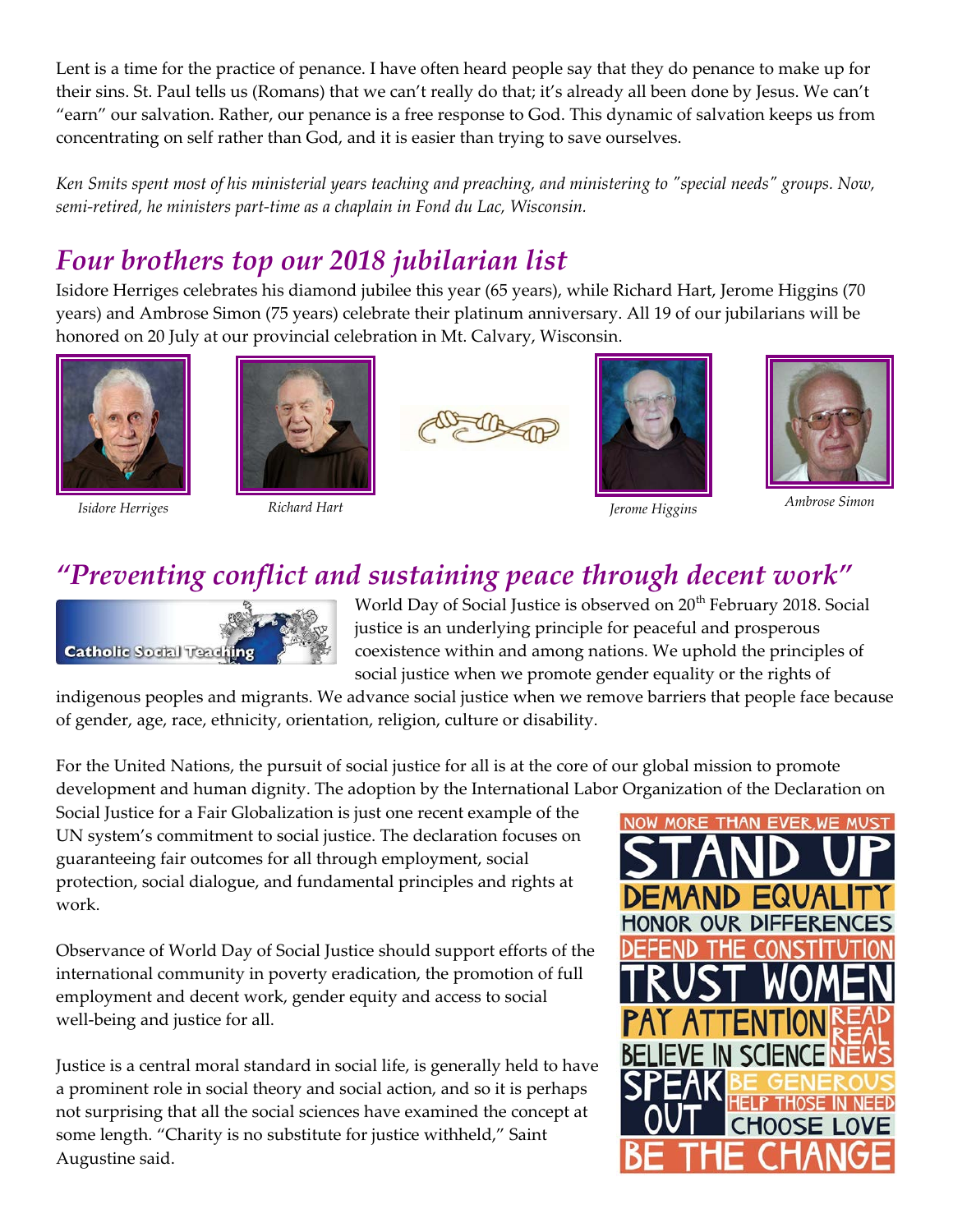

The 2018 theme for Black History Month (February), *"African Americans in Times of War,"* commemorates the centennial of the end of the First World War in 1918, and explores the complex meanings and implications of this international struggle and its aftermath. The First World War was initially termed by many as "The Great War," "The War to End All Wars," and the war "to make the world safe for democracy."

Those very concepts provide a broad, useful framework for focusing on the roles of African Americans in every

American war, from the Revolutionary War Era to that of the present "War against Terrorism." *Times of War* inevitably provides the framework for many stories related to African American soldiers and sailors, veterans, and civilians. This is a theme filled with paradoxes of valor and defeat, of civil rights opportunities and setbacks, of struggles abroad and at home, of artistic creativity and repression, and of catastrophic loss of life and the righteous hope for peace.



AFRICAN AMERICANS

The theme suggests that contemporary conditions, past and present, give us cause for critical pause in our studies and deliberations to consider the specific and unique issues faced by African Americans in times of war. These issues include opportunities for advancement and repression of opportunities during wartime; the struggle to integrate

the military and experiences during segregation/apartheid and successful integration; veterans experiences once they returned home; the creation of African American Veteran of Foreign War posts; cultures and aesthetics of dissent; global/international discourse; the impact of migration and urban development; educational opportunities; health care development; the roles of civil rights and black liberation organizations, including the Black Power movement and the Black Panther Party; the roles of African American businesses, women, religious institutions, and the black press; in the struggle abroad and at home; the topographies and spaces of black military struggle, resistance and rebellion; and how black soldiers and/veterans are documented and memorialized within public and private spaces. These diverse stories reveal war's impact not only on men and women in uniform, but on the larger African American community.

### *Feb 14th — Feastday of beekeepers...who knew?*



Along the ages, folk have put their faith in all manner of medicines, charms, prayers and superstitions to keep the bees in their hives healthy and the honey in their pots plentiful. Some of the lingering medieval powers that beekeepers invoked were those of St. Valentine. Honey and bees have long been associated with deities of love across Europe to Africa and further, so his current image is not out of place. How was he recruited into such charming company? Some say that one dilemma of the early church was how to oust the Roman feast of Lupercalia (15<sup>th</sup> February). It was a blessing revel of dancing, drinking, sacrifice, and expressions of love. Today St. Valentine, as well as being patron of love and romance, is a patron of beekeeping… he is said to ensure the sweetness of honey, and the protection of beekeepers.